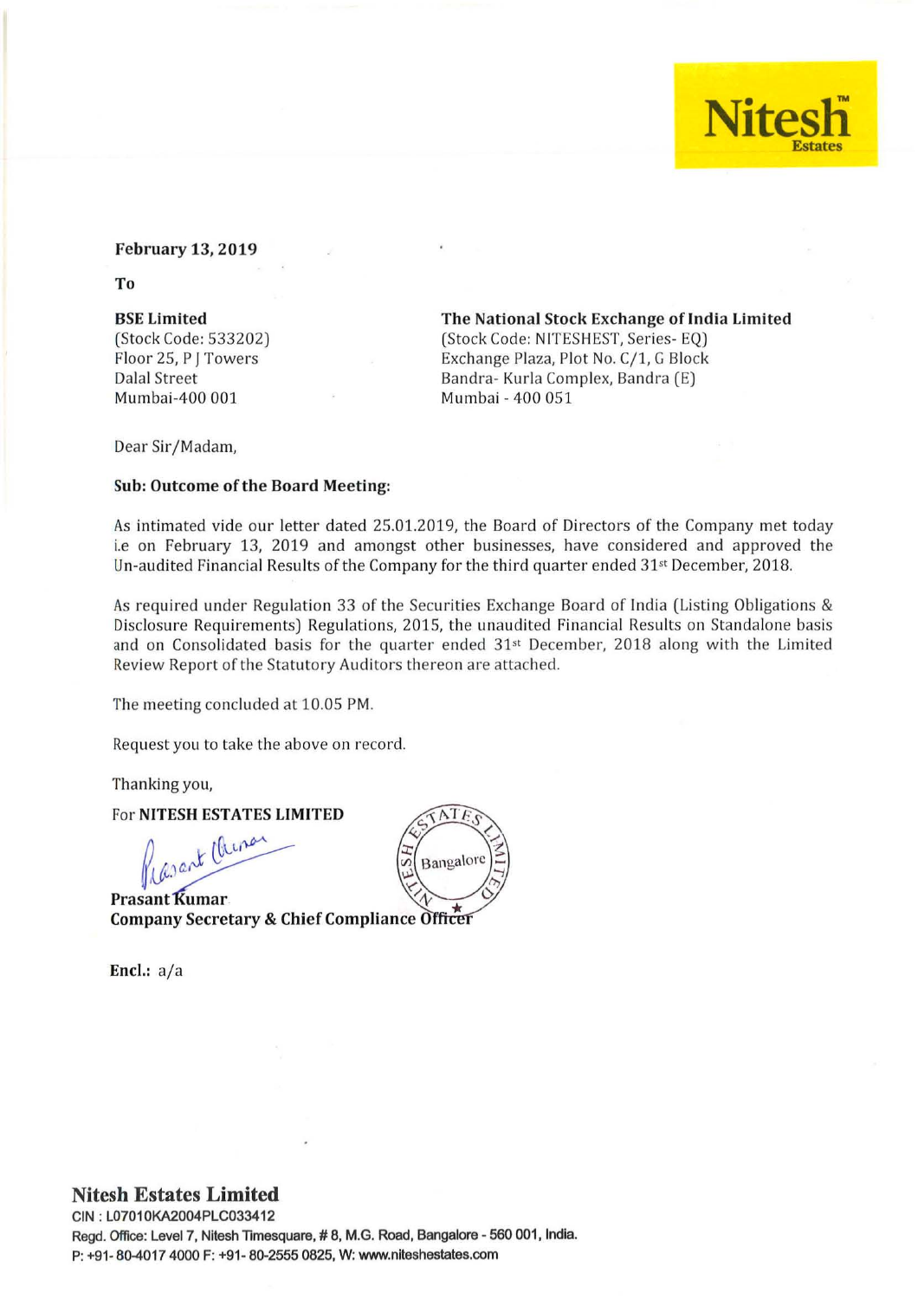## Nitesh Estates Limited<br>Regd. Office Nitesh Timesquare , 7th Ftoor . No. 8, M.G Road, Bengaluru 560 001<br>CIN: L97010KA2004PLC033412, website - www.niteshestates.com<br>Phone Number: +91 80 4017 4000

**Expect More** 

Nitesh

|                | Stateme@of unaudited standalone financial results for the quarter and nine months ended on December 31, 2018 |           |               |           |                   |            | (Rs in lakh except EPS) |
|----------------|--------------------------------------------------------------------------------------------------------------|-----------|---------------|-----------|-------------------|------------|-------------------------|
|                |                                                                                                              |           | Quarter ended |           | Nine months ended | Year ended |                         |
| 'No            | Particulars                                                                                                  | 31-Dec-18 | 30-Sep-18     | 31-Dec-17 | $31 - Dec - 18$   | 31-Dec-17  | 31-Mar-18               |
|                |                                                                                                              | Unaudited | Unaudited     | Unaudited | Unaudited         | Unaudited  | Audited                 |
| 1              | Incorne                                                                                                      |           |               |           |                   |            |                         |
|                | (a) Reverge from operations                                                                                  | 454       | 1.662         | 347       | 2,413             | 2.420      | 2.754                   |
|                | (b) Other hoome                                                                                              | 44        | 78            | 142       | 146               | 225        | 1,357                   |
|                |                                                                                                              |           |               |           |                   |            |                         |
|                | Total Income                                                                                                 | 498       | 1,740         | 489       | 2,559             | 2.645      | 4.111                   |
| $\overline{2}$ | Expense <sub>S</sub>                                                                                         |           |               |           |                   |            |                         |
|                | (a) Land and construction cost                                                                               | (1,022)   | 1.587         | 263       | 46.272            | 1.920      | 993                     |
|                | (b) Charages in Inventories of Finished goods, work in progress & Stock in Trade                             | 1,278     | (267)         | (187)     | (44, 421)         | 142        | 2,177                   |
|                | (c) Employee benefits expense                                                                                | 338       | 293           | 414       | 1,014             | 1.269      | 1,735                   |
|                | (d) Finance costs                                                                                            | 1,296     | 1,293         | 894       | 3,310             | 2,273      | 4.468                   |
|                | (e) Depresation and amortization expense                                                                     | 5         | 5             | 10        | 15                | 32         | 45                      |
|                | (f) Other Expenses                                                                                           | 208       | 613           | 354       | 1,089             | 911        | 5,432                   |
|                | Total Expenses                                                                                               | 2,103     | 3.524         | 1,748     | 7,279             | 6,547      | 14,850                  |
|                |                                                                                                              |           |               |           |                   |            |                         |
| 3              | Profitatiossi before lax (1-2)                                                                               | (1,605)   | (1.784)       | (1,259)   | (4,720)           | (3,902)    | (10.739)                |
| 4              | Tax expenses                                                                                                 |           |               |           |                   |            |                         |
|                | ii) Current Tax                                                                                              |           |               |           |                   |            |                         |
|                | ii) Deferred tax                                                                                             | 30        | 12            | 12        | 59                | (48)       | (1,177)                 |
| 5              | Frofit/(Loss) after tax for the period (3-4).                                                                | (1,635)   | (1.796)       | (1, 271)  | (4,779)           | (3,854)    | (9,562)                 |
| 6              | Other Comprehensive income                                                                                   |           |               |           |                   |            |                         |
|                | (i) tems that will not be reclassified to profit & Loss                                                      |           |               | (8)       |                   | (25)       |                         |
|                | (iii) Remeasurement of Defined Benefit Plan-                                                                 | 6         | 13            |           | 17                |            | (6)                     |
|                | (iii)FVOCI equity investments                                                                                |           |               |           |                   |            | (5.405)                 |
|                | (iv) Tax on above items that will not be reclassified to profit or less.                                     | (2)       | (5)           |           | (6)               |            | 1,840                   |
|                |                                                                                                              |           |               |           |                   |            |                         |
|                | Fotal Other Comprehensive Income                                                                             | 4         | 8             | (8)       | 11.               | (25)       | (3.571)                 |
|                | Total Comprehensive Income for the period(Comprising proBt(loss) and Other                                   |           |               |           |                   |            |                         |
| 7              | Comprehensive income for the period (5+6).                                                                   | (1, 531)  | (1.788)       | (1,279)   | (4,768)           | (3,879)    | (13.133)                |
|                |                                                                                                              |           |               |           |                   |            |                         |
| 8              | [Eamings/(toss) Per Share ('EPS') (of Rs. 10 each) - (Rs. )(not annualised).                                 |           |               |           |                   |            |                         |
|                | (a) Basic EPS                                                                                                | (1.12)    | (1.23)        | (0.87)    | (3.28)            | (2.64)     | (6.36)                  |
|                | (b) Diated EPS                                                                                               | (1.12)    | (1.23)        | (0.87)    | (3.28)            | (2.64)     | (6.56)                  |
| 9              | Paid up equity share capital                                                                                 | 14,583    | 14,583        | 14,583    | 14,583            | 14,583     | 14.583                  |
|                | (Face Value of 10/-each)                                                                                     |           |               |           |                   |            |                         |
|                |                                                                                                              |           |               |           |                   |            |                         |
|                |                                                                                                              |           |               |           |                   |            |                         |

 $\bar{\tau}_\mathrm{a}$ 

 $\bar{\beta}$ 



 $\bar{z}$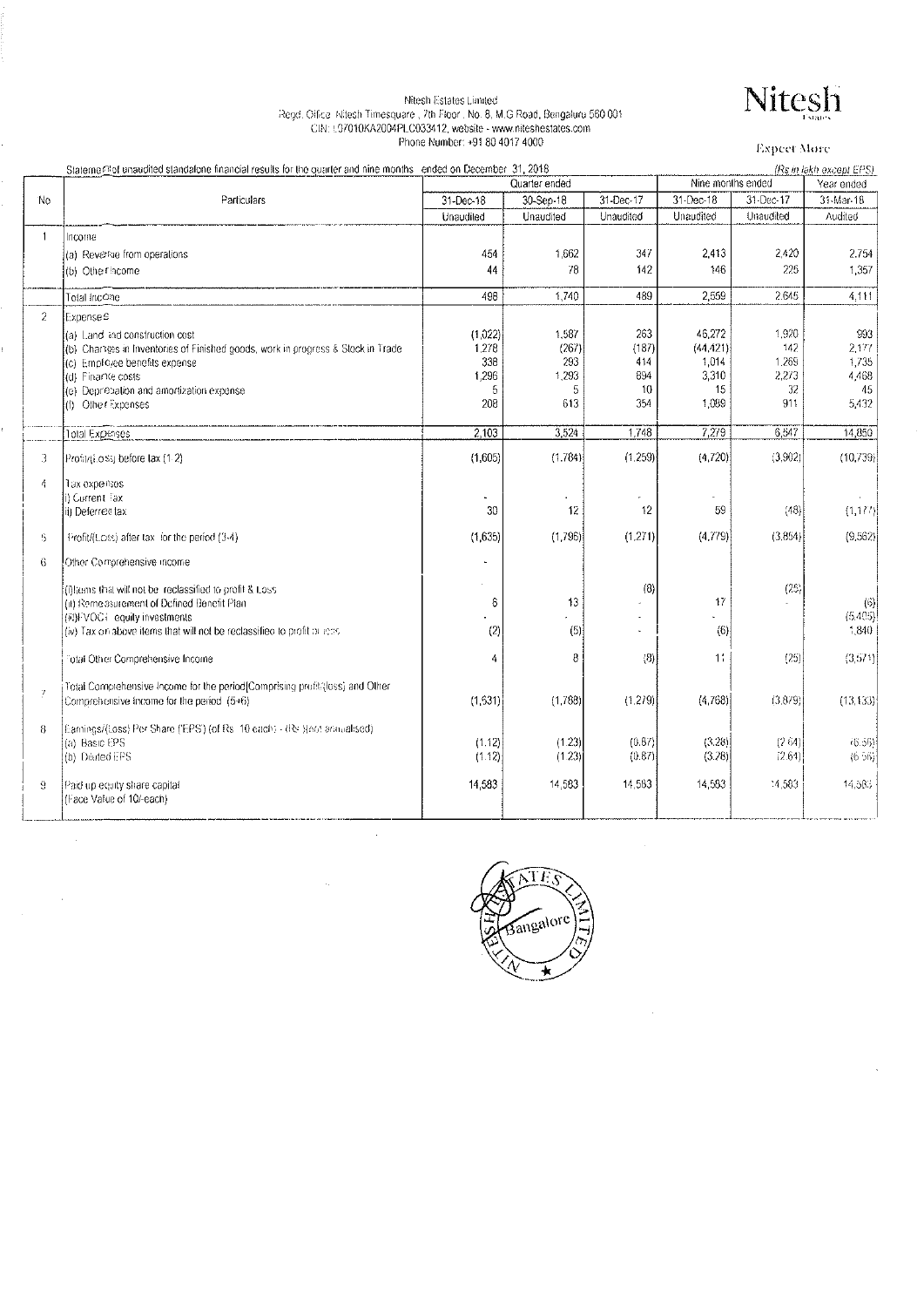#### Notes to the finan Cit results

 $\overline{1}$ 



The info finalion presented above is prepared in accordance with the Indian Accounting Standards (ind AS) as prescribed under Section 133 of the Companies Act, 2013 read with Rule 3 of the Comparries (Indian Accounting Standards) Rules, 2015 and Companies (Indian Accounting Standards) Amendment Rules, 2016.

IND AS 115. Revenue from Contracts with Customers has been notified by Ministry of Corporate Affairs (MCA) on March 28, 2018 and is effective from accounting period beginning on or after  $\overline{2}$ April 01, 2018, which replaces existing revenue recognition requirements. The application of Ind AS 115 has impacted the Company's accounting for recognition of revenue from real estate projects

The Company has applied the "modified restrospective approach"(cumulative catch-up transition method), to contracts that were not completed as on April 01, 2018 and has given impact of Ind AS 115 application by depit to retained earnings as at the said date by Rs. 4348 Lakh (net of tax). The Company has reversed the revenue to the extent of Rs. 49,510 Lakh and cost to the extent of Rs. 42.92 Lakh which was recognized till 31st March 2018 under the erstwhile standards pending the completion of performance obligation from the Company to its customers. Accordingly the comparatives have not been restated and hence are not comparable with the previous period figures. Due to application of Ind AS 115 for the quarter 8 nine months ended 31st December 2018, revelue from operations is lower by Rs 5 Lakhs and higher by Rs. 898 lakhs and Net Profit after tax is higher by Rs. 98 lakhs and Rs. 431 lakhs respectively, than that what it would have been if the replaced standards were applicable. Similarly the basic and diluted EPS for the quarter and nine months ended is increased by Rs. 0.07 and by Rs. 0.30 per share respectively

- The company has received an intimation from debenture holders for non redemption of debtentures and recovery of unpaid principle of Rs. 55 Crores and corresponding interest - 3
- The Corripany primarily operates in two business segments "Residential" and 'Retail'. All operations are in India and hence there is no geographical segment. 4
- The figures for the quarter ended December 31 2018 are the derived balancing figures between the unaudited figures in respect of nine months ended 31st December 2018 and unaudited -6 ligures in respect of six month period ended 30th September 2018 which were subjected to Limited Review.
- $\mathbf{f}$ The figures in respect of previous period have been regrouped/recast wherever necessary.

For and on sehalf of the Board of Directors of

Nitesh Estates Limited 5 A LA I. S. Vaidyanathar U) Bangalore DIN: 00304652 Executive Director Place: Berigaluru, India Date February 13, 2018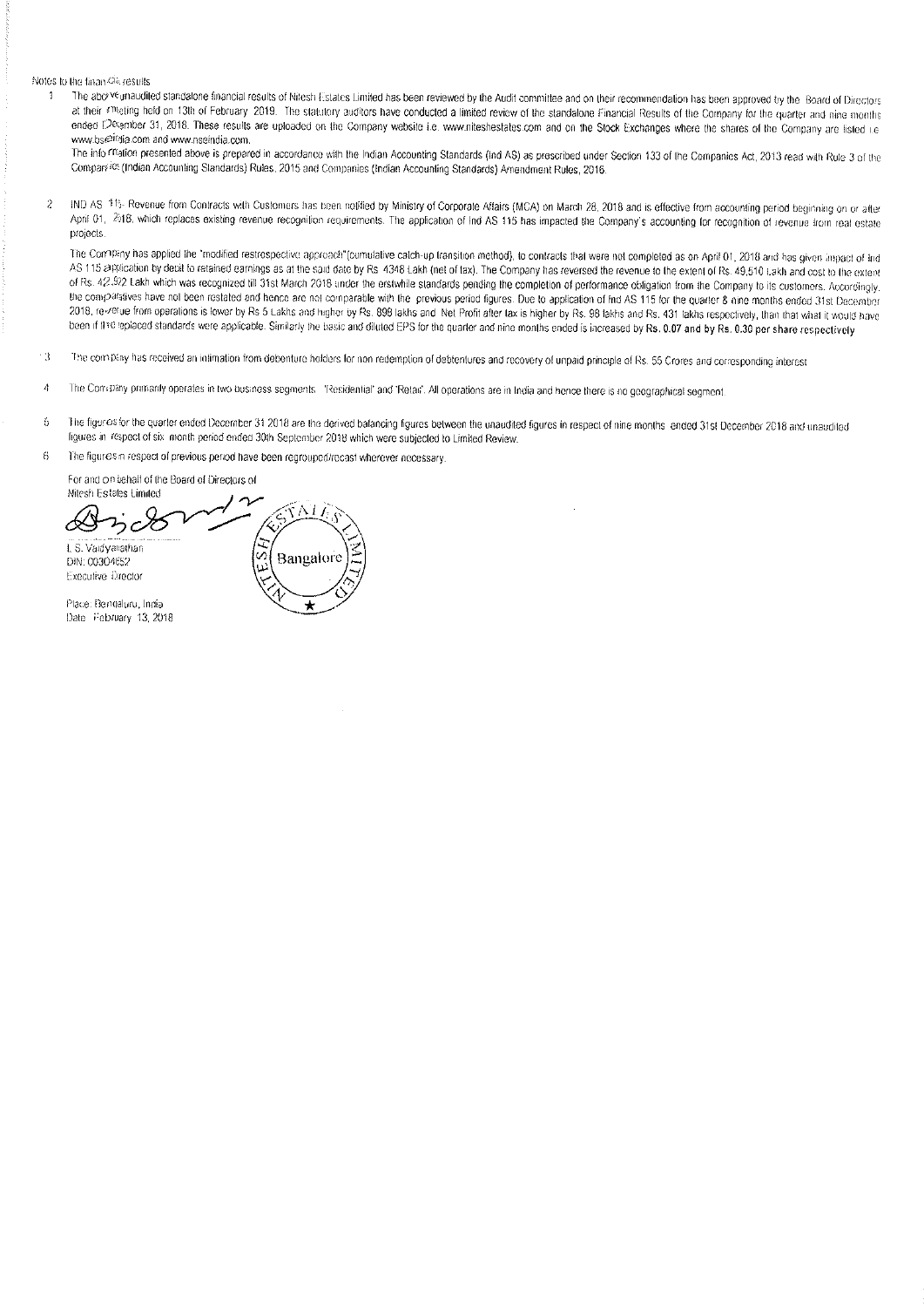## Nitesh Estates Limited<br>Regd. Office: Nitesh Timesquare , 7th Floor , No. 8, M.G Road. Bengaturu 560 001<br>CIN: L07010KA2004PLC033412, website - www.niteshestates.com<br>Phone Number: +91 80 4017 4000



**Expect More** 

#### Standalong So nant wier  $\overline{\phantom{a}}$

k.

|    |                                                                                         |           | Standalone Segment wise revenue, results |           |                   |           |                                       |
|----|-----------------------------------------------------------------------------------------|-----------|------------------------------------------|-----------|-------------------|-----------|---------------------------------------|
|    |                                                                                         |           | Quarter ended                            |           | Nine months ended |           | (Rs in lakh except EPS)<br>Year ended |
| No | Particulars                                                                             | 31-Dec-18 | 30-Sep-18                                | 31-Dec-17 | 31-Dec-18         | 31-Dec-17 | 31-Mar-18                             |
|    |                                                                                         | Unaudited | Unaudited                                | Unaudited | Unaudited         | Unaudited | Audited                               |
| 1  | SegmeRrevenue<br>(a) Ressential<br>(b) Re la                                            | 454       | 1,662                                    | 347       | 2.413             | 2.420     | 2,754                                 |
|    | Total<br>Less: {rer-segment revenue                                                     | 454       | 1,662                                    | 347       | 2,413             | 2.420     | 2.754                                 |
|    | Net in Gme from operations                                                              | 454       | 1,662                                    | 347       | 2.413             | 2.420     | 2,754                                 |
| 2  | Segm CR results<br>Profit/(itss) before tax and interest<br>(a) Resitential<br>(b) Reta | (353)     | (569)                                    | (507)     | (1, 556)          | (1.854)   | (7.628)                               |
|    | Total                                                                                   | (353)     | (569)                                    | (507)     | (1.556)           | (1.854)   | (7.628)                               |
|    | Aad: Offer income                                                                       | 44        | 78                                       | 142       | 146               | 225       | 1.357                                 |
|    | Less, Irierest                                                                          | 1.296     | 1,293                                    | 894       | 3.310             | 2,273     | 4,468                                 |
|    | Total profit/(loss) before tax                                                          | (1.605)   | (1,784)                                  | (1, 259)  | (4.720)           | (3,902)   | (10, 739)                             |
|    | <b>SegmOR Assets</b><br>(a) Resismial<br>(b) Reta-<br>(c) Unadiscated                   | 1,65,624  | 1,61,675                                 | 1,32,444  | 1.65.624          | 1,32,444  | 1,27,510                              |
|    | Total                                                                                   | 1,65,624  | 1,61,675                                 | 1,32,444  | 1,65,624          | 1,32,444  | 1,27,510                              |
|    | Seament Liabilities<br>(a) Residential<br>(b) Retail<br>to Unalfroated                  | 1,41,331  | 1,35,781                                 | 91,432    | 1.41.331          | 91,432    | 93,364                                |
|    | Total                                                                                   | 1,41,331  | 1,35,781                                 | 91,432    | 1,41,331          | 91.432    | 93.364                                |



1,41,331

 $91,432$ 

93,364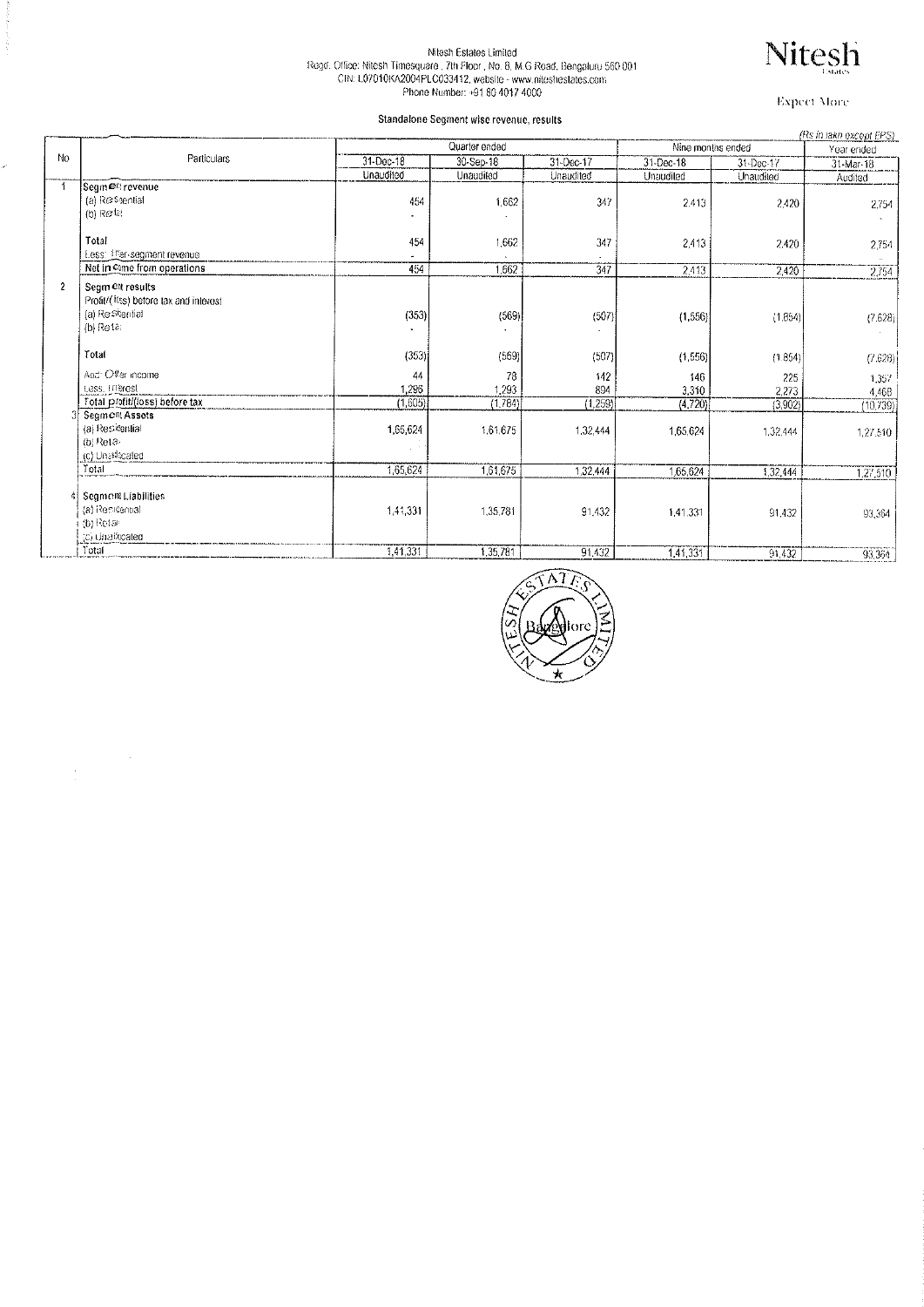

#824, 2nd Cross, 11th Main HAL 2nd Stage, Indiranagar Bengaluru - 560 008. Tele: +91-41221758 E-mail: ray\_ray@vsnl.net

## **LIMITED REVIEW REPORT**

Review Report To The Board of Directors of Nitesh Estates Limited

We have reviewed the accompanying statement of unaudited standalone financial Results of Nitesh Estates Limited ("the Company"), for the quarter and nine months ended December 31, 2018("the Statement") attached herewith, being submitted by the Company pursuant to the requirements of regulation 33 of the SEBI (Listing Obligations and Disclosure Requirements) Regulations, 2015, read with SEBI Circular No.CIR/CFD/FAC/62/2016 dated July 5, 2016.

This statement, which is the responsibility of the Company's Management and approved by the Board of Directors, has been prepared in accordance with the recognition and measurement principles laid down in the Indian Accounting Standard 34 "Interim Financial Reporting" ("Ind AS 34"), prescribed under section 133 of the Companies Act, 2013 read with relevant rules issued thereunder and other accounting principles generally accepted in India. Our responsibility is to issue a report on these financial statements

We conducted our review in accordance with the Standard on Review Engagement (SRE) 2410, 'Review of Interim Financial Information Performed by the Independent Auditor of the Entity', issued by the Institute of Chartered Accountants of India. This standard requires that we plan and perform the review to obtain moderate assurance as to whether the financial statements are free of material misstatement.  $\Lambda$ review is limited primarily to inquiries of company personnel and analytical procedures applied to financial data and thus provide less assurance than an audit. We have not performed an audit and accordingly, we do not express an audit opinion.

Based on our review conducted as above, nothing has come to our attention that causes us to believe that the accompanying statement of unaudited standalone financial results prepared in accordance with the recognition and measurement principles laid down in the applicable Indian Accounting Standards i.e. 'Ind AS' prescribed under section 133 of the Companies Act,  $2013$  read with relevant rules issued thereunder and other recognized accounting practices and policies have not disclosed the information required to be disclosed in terms of Regulation 33 of the SEBI (Listing Obligations & Disclosure Requirements) Regulations 2015, read with SEBI Circular No. CIR/CFD/FAC/62/2016 dated July 5<sup>th</sup> 2016, including the manner in which it is to be disclosed, or that it contains any material misstatement.

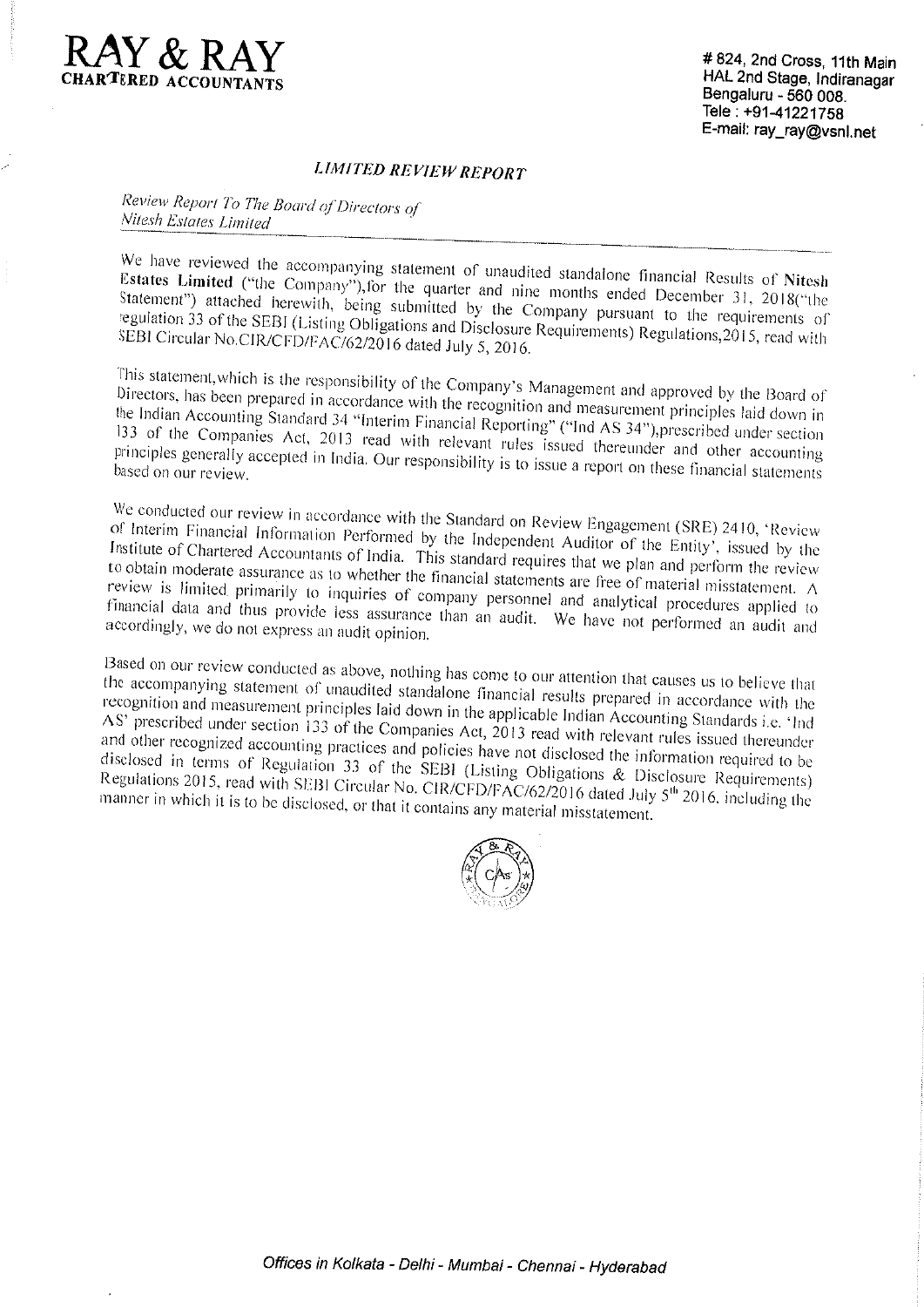

Other Matter:

Receivables from different parties aggregrating to Rs. 2,169 Lakhs are, in our opinion, doubtful of recovery. However, these have not been provided for since the Company is confident of recovering those before the end of the financial year 2018-19.

Our report is not modified in respect of this matter.

For RAY & RAY Chartered Accountants Firm Registration No. 301072E

Bidyut Prakas Bhattacharya (Partner) Membership No. 053906



Place: Bengaluru Date: 13-02-2019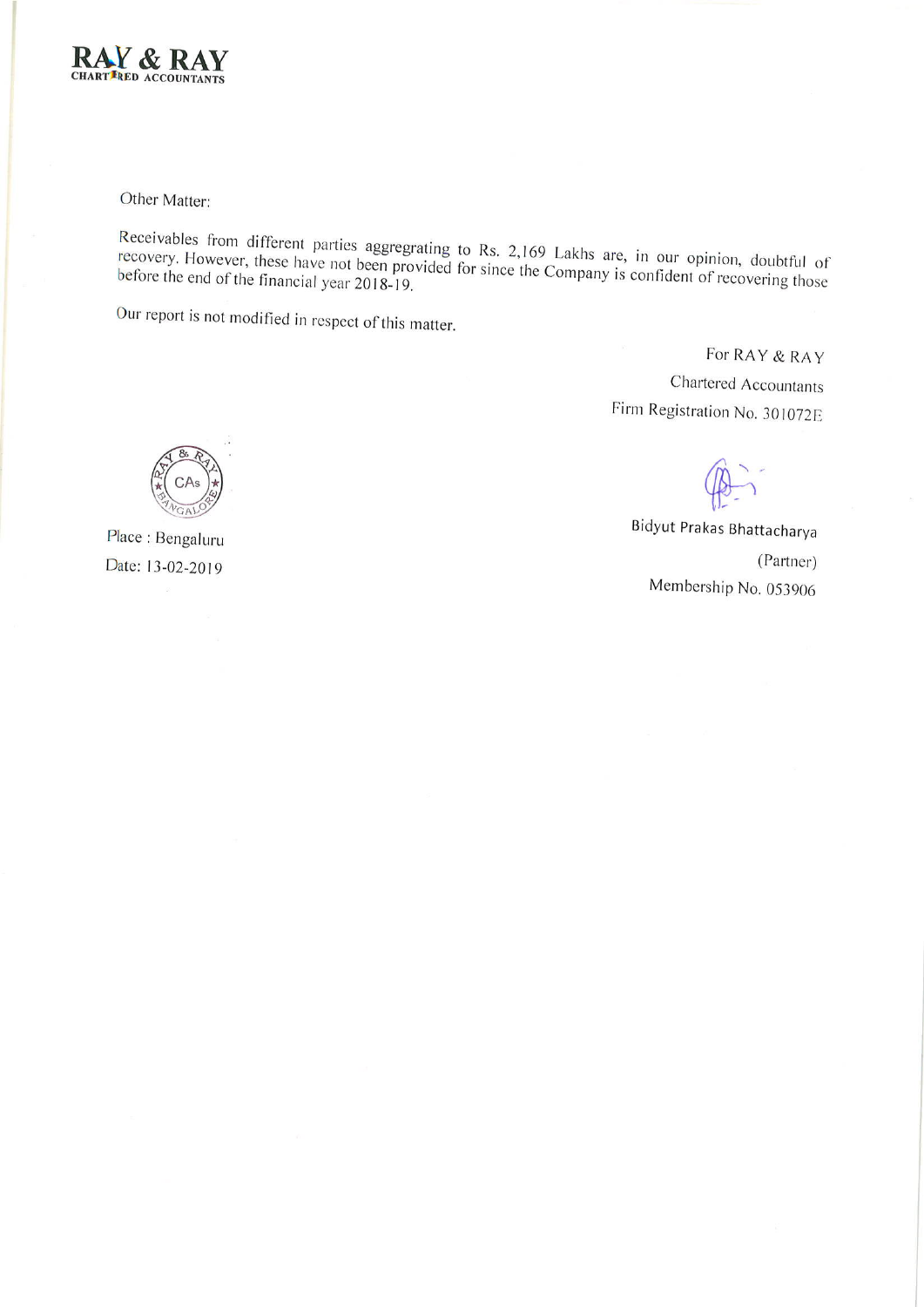## Nitesh Estates Limited<br>Regd. Office: Nitesh Timesquare , 7th Floor , No. 8, M.G Road, Bengaturu 560 001<br>CIN: L07010KA2004PLC033412, website - www.niteshestates.com<br>Phone Number: +91 80 4017 4000

|                           | Statement of traudited Consolidated financial results for the quarter and nine months, ended on December 31, 2018                                                                                                                                      | גוווידו דו טוף טער בסיוווידו וי               |                                                   |                                              |                                                         |                                                     | <b>Expect More</b>                                    |  |
|---------------------------|--------------------------------------------------------------------------------------------------------------------------------------------------------------------------------------------------------------------------------------------------------|-----------------------------------------------|---------------------------------------------------|----------------------------------------------|---------------------------------------------------------|-----------------------------------------------------|-------------------------------------------------------|--|
|                           |                                                                                                                                                                                                                                                        |                                               | Quarter ended                                     |                                              |                                                         | (Rs in lakn excopt LPS)<br>Nine months ended        |                                                       |  |
| No                        | Particulars                                                                                                                                                                                                                                            | 31-Dec-18                                     | 30-Sep-18                                         | 31-Dec-17                                    | 31-Dec-18                                               | 31-Dec-17                                           | Year ended                                            |  |
|                           |                                                                                                                                                                                                                                                        | Unaudited                                     | Unaudited                                         | Unaudited                                    | Unaudited                                               | Unaudited                                           | 31-Mar-18<br>Audited                                  |  |
|                           | Hircome<br>(a) Revenu® for operations<br>(b) Other moone                                                                                                                                                                                               | 764<br>628                                    | 2.382<br>71                                       | $-212$<br>298                                | 4.576<br>733                                            | 8.225<br>676                                        | 3.625<br>1.982                                        |  |
|                           | Total Income                                                                                                                                                                                                                                           | 1,392                                         | 2,453                                             | 1,519                                        | 5.309                                                   | 8.901                                               | 5,607                                                 |  |
| 2                         | Expenses<br>(a) Land and construction cost<br>(b) Changes in Inventories of Finished goods, work in progress & Stock in Trade<br>(c) Employee tenefits expense<br>(d) Finance costs<br>(e) Depreciation and amortization expense<br>(f) Other Expenses | (5.929)<br>6486<br>539<br>4.122<br>280<br>579 | 2,586<br>(740)<br>478<br>4,020<br>281<br>972      | 1,680<br>(906)<br>687<br>3.264<br>300<br>633 | 1.02.087<br>(98.566)<br>1.630<br>11 377<br>858<br>2.162 | 10,133<br>(3.098)<br>2.190<br>8,962<br>917<br>1.737 | 9,074<br>(2.581)<br>3.004<br>13,983<br>1.264<br>7,571 |  |
|                           | Tous Expenses                                                                                                                                                                                                                                          | 6.077                                         | 7,597                                             | 5,658                                        | 19,528                                                  | 20,841                                              | 32.315                                                |  |
| 3<br>$\overline{4}$<br>-5 | Protit/(Loss) before exceptional items and tax (1-2)<br>Exceptional items<br>Profilát.oss) bebie tax (3+4)                                                                                                                                             | (4,685)<br>(4,685)                            | (5, 144)<br>(5, 144)                              | (4.143)<br>(4.148)                           | (14, 219)<br>(14, 219)                                  | (11.940)                                            | (26, 708)                                             |  |
| $\ddot{\mathrm{o}}$<br>7  | Tax expenses<br>ii) Current Tax<br>Int Defensd tax                                                                                                                                                                                                     | (13)                                          | 12                                                | 96                                           | (57)                                                    | 5<br>114                                            | (1,087)                                               |  |
|                           | Profit/(t.oss) after tax for the period (3-6)                                                                                                                                                                                                          | (4, 703)                                      | (5, 156)                                          | (4, 24)                                      | (14.276)                                                | (12059)                                             | (25, 621)                                             |  |
| 8                         | Share of Profit/(loss) of an Associate/ a Joint Venture (net of tax)                                                                                                                                                                                   |                                               |                                                   |                                              |                                                         |                                                     |                                                       |  |
| 9                         | Profit/(Loss) after laxes and share of Profit/ (loss) of Associate/Joint Venture (7+8)<br>Attributable to<br>(i) owners of the parent Group<br>(ii) non-controlling interests                                                                          | (4,703)<br>(4,703)                            | (5, 156)<br>(5.156)                               | (4.244)<br>(4.244)                           | (14.276)<br>(14,276)                                    | (12.059)<br>(12.059)                                | (25, 621)<br>(25,621)                                 |  |
| 10                        | Other Comprehensive Income<br>(i) items that will not be reclassified to profit & Loss<br>(ii) Remeasurement of Defined Benefit Plan<br>(iiI)FVOCI - equity investments<br>(iv) Tax on above items that will not be reclassified to profit or loss.    | 4<br>(6)                                      | -1<br>(5)                                         | 6                                            | 4<br>(6)                                                | 33                                                  | b1<br>(5, 405)<br>1,643                               |  |
|                           | Total Other Comprehensive income                                                                                                                                                                                                                       | (2)                                           | (4)                                               | 6                                            | (2)                                                     | 33                                                  |                                                       |  |
| 11                        | Total Comprehensive Income for the period(Comprising profit/(loss) and Other<br>Comprehensive Income for the period (9+10)<br>Attributable to:<br>(i) cwhers of the parent Group<br>(ii) non-controlling interests                                     | (4,705)<br>(4,705)                            | (5, 160)<br>$\mathcal{P}(\mathcal{A})$<br>(5.160) | (4, 238)<br>(4.238)                          | (14, 278)<br>(14, 278)                                  | (12,026)<br>(12,026)                                | (3,511)<br>(29, 132)<br>(29, 132)                     |  |
| 12.                       | Earnings/(Loss) Per Share ('EPS') (of Rs. 10 each) - (Rs )(not annualised)<br>(a) Basic<br>(b) Diluted                                                                                                                                                 | (3.22)<br>(3.22)                              | (3.54)<br>(3.54)                                  | (2.91)<br>(2.91)                             | (9.79)<br>(9.79)                                        | (8.27)<br>(8.27)                                    | (17.57)<br>(17.57)                                    |  |
| 13                        | Paid up equity share capital<br>(Face Value of 10/-each)                                                                                                                                                                                               | 14,583                                        | 14.583                                            | 14,583                                       | 14,583                                                  | 14,583                                              | 14,583                                                |  |
|                           |                                                                                                                                                                                                                                                        |                                               |                                                   |                                              |                                                         |                                                     |                                                       |  |

 $\sqrt{16}$ lore

 $\hat{\mathcal{A}} = \hat{\mathcal{A}}$ 

 $\sim$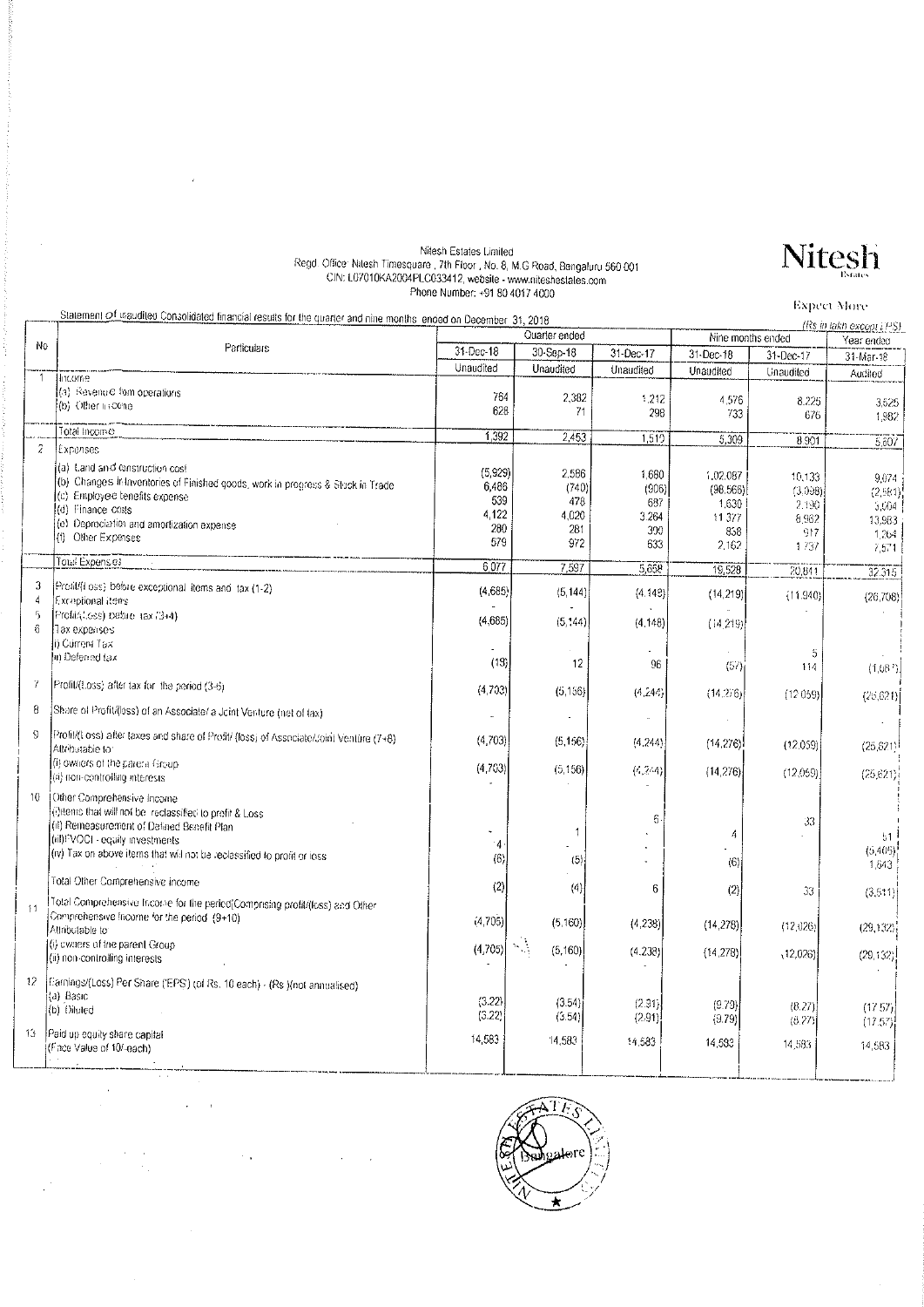#### Notes to the financile results

1. The above Baudited consolidated results of Nitesh Estates Limited (the Group'), its subsidiaries and joint venture (together referred to as the Group') has been reviewed by the Audit committing and on their recom Cendation has been approved by the Board of Directors at their meeting held on 13th February 2019. The statutory auditors have conducted a limited review of the consolidated Financial Results of the Group for the quarter and nine months lended December 31, 2018.

These result are uploaded on the Group website i.e. www.niteshestates.com and on the Stock Exchanges where the shares of the Group are listed i.e. www.bseindia.com and www.nseindia.com. These results inclu4te the result of the following subsidiaries, joint ventures and associates companies.

Subsidiane S Milesh Housing Developers Private Limited, Nitesh Urban Development Private Limited, Nilesh Indiranagar Rotail Private Limited (subsidiary: Koregaon Park High Street Properties Private Limited (for Ferly known as Nitesh Pune Mall Private Limited). Nitesh Property Management Private Limited, Courtyard Constructions Private Limited.

Nilesh OfficeParks Private Limited formerly known as Kakanad Enterprises Private Limited, is no longer a subsidiary company with effect from 29th September 2018, since the shareholding percentage of the hold if a company is reduced to 19.23%

#### Joint Ventures: Nilesh Estates-Whilefield

The information presented above is prepared in accordance with the Indian Accounting Standards (Ind AS) as prescribed under Section 133 of the Companies Act, 2013 read with Rule 3 of the Companies (adian Accounting Standards) Rules, 2015 and Companies (Indian Accounting Standards) Amendment Rules, 2016.

IND AS 115-Revenue from Contracts with Customers has been notified by Ministry of Corporate Affairs (MCA) on March 28, 2018 and is effective from accounting period beginning on or after April 01, 2018, which splaces existing revenue recognition requirements. The application of Ind AS 115 has impacted the Group's accounting for recognition of revenue from real estate projects. There has been no significant mpact on the retail business of the Group.

The Group has applied the "modified restrospective approach"(cumulative catch-up transition method), to contracts that were not completed as on April 01, 2018 and has given impact of this AS 115 application Dydebit to retained earnings as at the said date by Rs. 18,663 Lakh (net of tax except for subsidiaries on account of uncertain future taxable income, as applicable). The Group has reversed the revenue to the extent of Rs. 121.251 Lakh and cost to the extent of Rs. 100,348 Lakh which was recognized till 31st March 2018 under the erstwhile standards pending the completion of performance ebligation from the Group to its customers. Accordingly, me comparatives have not been restated and hence are not comparable with the previous period figures. Due to application of Ind AS 115 for the quarter & nine months ended 31st December 2018, revenue from operations is lower by Rs 679 Lakhs and higher by Rs. 642 lakh and Net Profit after tax is lower by Rs. 220 lakh and nicher by Rs. 2013 lakh respectively, than that what it would have been if the replaced standards were applicable. Similarly the basic and diluted EPS for the quarter and nine months ended is decreased by Rs. 0 15 and increased by Rs. 0.28 per share respectively

3 The Group prinarily operates in two business segments - 'Residential' and 'Retail' All operations are in India and hence there is no geographical segment.

#### 4 Figures for standalone financial results

|                |                          |           | Quarter ended |           | Nine months ended |                  | Year ended |
|----------------|--------------------------|-----------|---------------|-----------|-------------------|------------------|------------|
| N <sub>0</sub> | Particulars              | 31-Dec-18 | 30-Sep-18     | 31-Dec 17 | 31-Dec-18         | $31 - Dec-17$    |            |
|                |                          | Unaudited | Unaudiled     | Jnaudited | Jnaudited         | <b>Jnaudited</b> | Audited    |
|                | Revenue from Operations  | 454       | .662          | 347       | 2.413             | $-420$           | 2754 1     |
|                | Profit/(Loss) before tax | (1.605)   | 17841         | (1, 259)  | (4.720)           | (3.902)          | (10.739)   |
|                | Profit/(Loss) after tax  | (1.635)   | 17961         | (1.271)   | (4.779)           | 3,854            | (9.562)    |

- 5. The Group has received an intimation from debenture holders for non-recemption of debentures, and for recovery of unpaid principal of Rs 55 crores and corresponding interest Figures of Nitesh Urban Development Private Limited, Miesh Housing Developers Private Limited, Koregaon Park High Street Properties Private Limited (Trumerly known as Nitesh Hong Mint Private
- Limited). Nitesn Property Management Private Limited and Courtyard Constructions Private Limited indicate negative net worth, the effect of which is reflected in the consolidated financial results of 6. Nitesh Estates Limited. The Group has incurred loss in the current benod and previous years and the net worth has been fully eroded by the accumulated losses of the past period. The consolidated Infancials information has been prepared on a going conem basis not withstanding accumulated losses as on 31st December 2018 and negative net current assets situation, biocause of support of holding company to the above mentioned subsidiaries
- The figures for the cusrter ended December 31 2018 are the dorived balancing figures between the unaudited figures in respect of nine months ended 31st December 2018 and unaudited figures in 7 respect of six, months period ended 30th September, 2018 which were subjected to Limited Review

8 The figures in respect of previous period have been regrouped/recast wherever necessary.

For and on pehalf of the Board of Directors of Nitesh Estates Limited

t...S. Vaidyanathan DiN: 00304652

Executive Director

#### Place: Bengaluru, India Date: February 13, 2018

АT Bangalord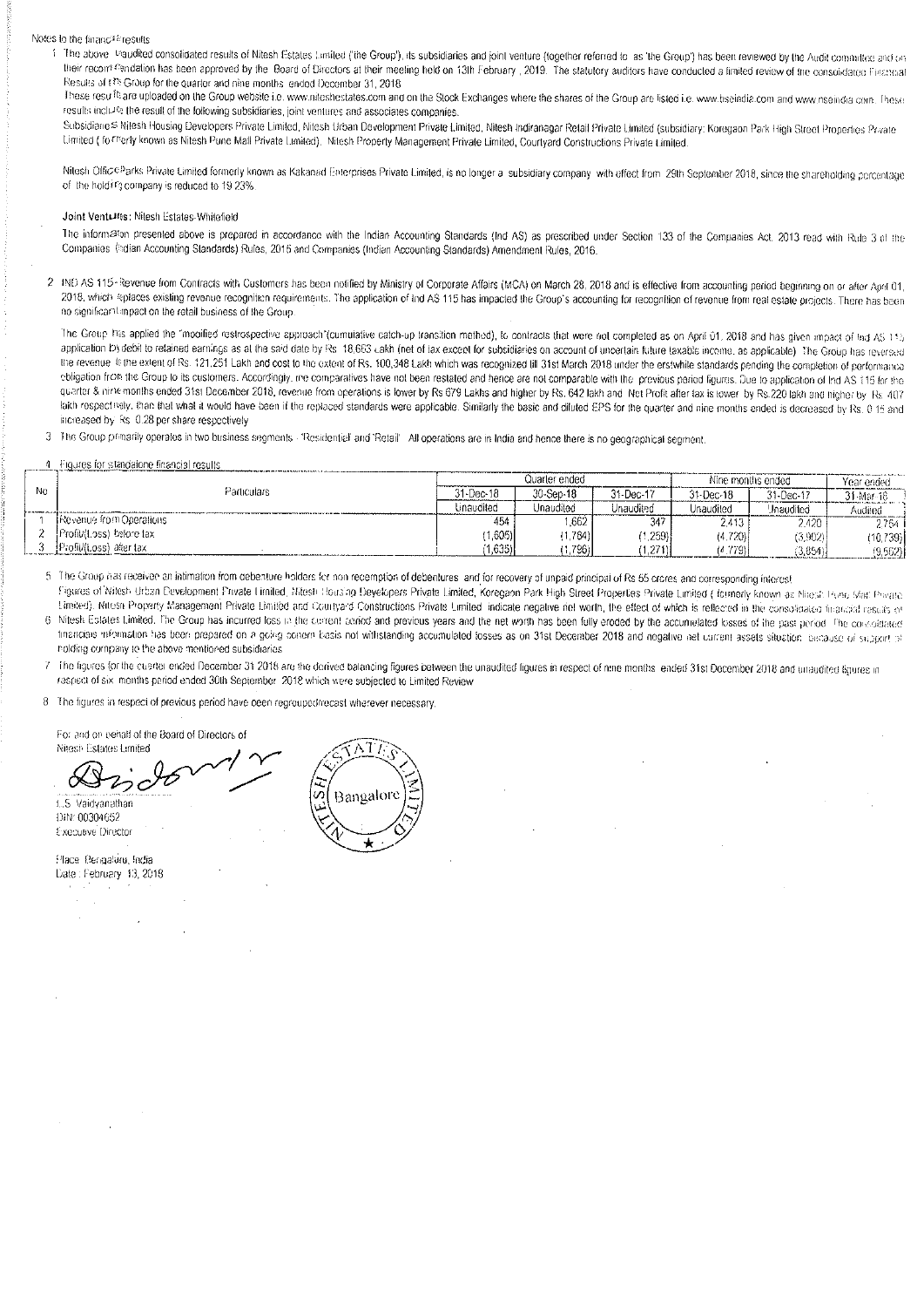# Nitesh Estates Limited<br>Regd Office: Nitesh Timesquare , 7th Floor , No. 8, M.G Road, Bengaluru 560 001<br>CIN: L07010KA2004PLC033412, website - www.niteshestates.com<br>Phone Number: +91 80 4017 4000



|                |                                                                                         |                                         | Consolidated Segment wise revenue, results |                                         |                                        |                                          | <b>Expect More</b>                      |  |
|----------------|-----------------------------------------------------------------------------------------|-----------------------------------------|--------------------------------------------|-----------------------------------------|----------------------------------------|------------------------------------------|-----------------------------------------|--|
|                |                                                                                         |                                         | Quarter ended                              |                                         |                                        | (Rs in lakh except EPS)                  |                                         |  |
| N <sub>0</sub> | Particulars                                                                             | 31-Dec-18                               | 30-Sep-18                                  |                                         | Nine months ended                      |                                          | Year ended                              |  |
|                |                                                                                         | Unaudited                               | Unaudited                                  | 31-Dec-17<br>Unaudited                  | 31-Dec 18                              | 31-Dec-17                                | 31-Mar-18                               |  |
|                | Seg Ment revenue                                                                        |                                         |                                            |                                         | Unaudited                              | Unaudited                                | Audited                                 |  |
|                | (a) Residential<br>(b) Realt                                                            | 596<br>167                              | 1,708<br>674                               | 908<br>304                              | 3.735<br>841                           | 7,231<br>994                             | 2,295<br>1,330                          |  |
|                | Total<br>Lese inter-segment revenue<br>Net income from operations                       | 763                                     | 2,382                                      | 1,212                                   | 4576                                   | 8,225                                    | 3,625                                   |  |
|                |                                                                                         | 763                                     | 2,382                                      | 1,212                                   | 4576                                   | 8,225                                    | 3,625                                   |  |
| 2              | Seg ment results<br>Profit/loss) before tax and interest<br>(a) Residential<br>(b) Real | (8)<br>(1, 184)                         | (239)<br>(956)                             | (6, 153)<br>5.283                       | (2,025)<br>(1551)                      | (8, 258)<br>4,916                        | (21.365)<br>6,658                       |  |
|                | Total                                                                                   | (1.192)                                 | (1.195)                                    | (870)                                   | (3,576)                                | (3,342)                                  | (14, 707)                               |  |
|                | Add: Other income<br>Loss: interest                                                     | 629<br>4,122                            | 71<br>4.020                                | (14)<br>3,264                           | 734<br>11,377                          | 364                                      | 1982                                    |  |
|                | Total profit/(loss) before tax                                                          | (4,685)                                 | (5, 144)                                   | (4, 148)                                | (14.219)                               | 8,962                                    | 13983                                   |  |
|                | Segment Assets<br>(a) Residential<br>(b) Retail<br>(c) Unallocated<br>Total             | 2,65,559<br>57,497<br>1.122<br>3,24,178 | 245,061<br>57 909<br>1.140<br>$3.04 - 10$  | 1,71,707<br>62,365<br>2,588<br>2,36,660 | 2,65,559<br>57,497<br>1122<br>3,24,178 | (11, 940)<br>1,71,707<br>62,365<br>2.588 | (26708)<br>1.75.521<br>58 4 23<br>1.394 |  |
|                |                                                                                         |                                         |                                            |                                         |                                        | 2.36.660                                 | 2,35,338                                |  |
|                | <b>Segment Liabilities</b><br>(a) Resdential<br>(b) Retail<br>(c) Unallocated<br>Total  | 3,16,964<br>50.230<br>1.227             | 2.93,490<br>48,937<br>1,223                | 1,89,841<br>47.542<br>3,019             | 3,16,958<br>50,230<br>1,233            | 1.89,841<br>47,542<br>3.019              | 1.98.460<br>45.712<br>1.991             |  |
|                |                                                                                         | 3,68,420                                | 3.43,650                                   | 2,40,402                                | 3,68,420                               | 2,40,462                                 | 2,46,163                                |  |



 $\bar{\gamma}$ 

l,

 $\bar{1}$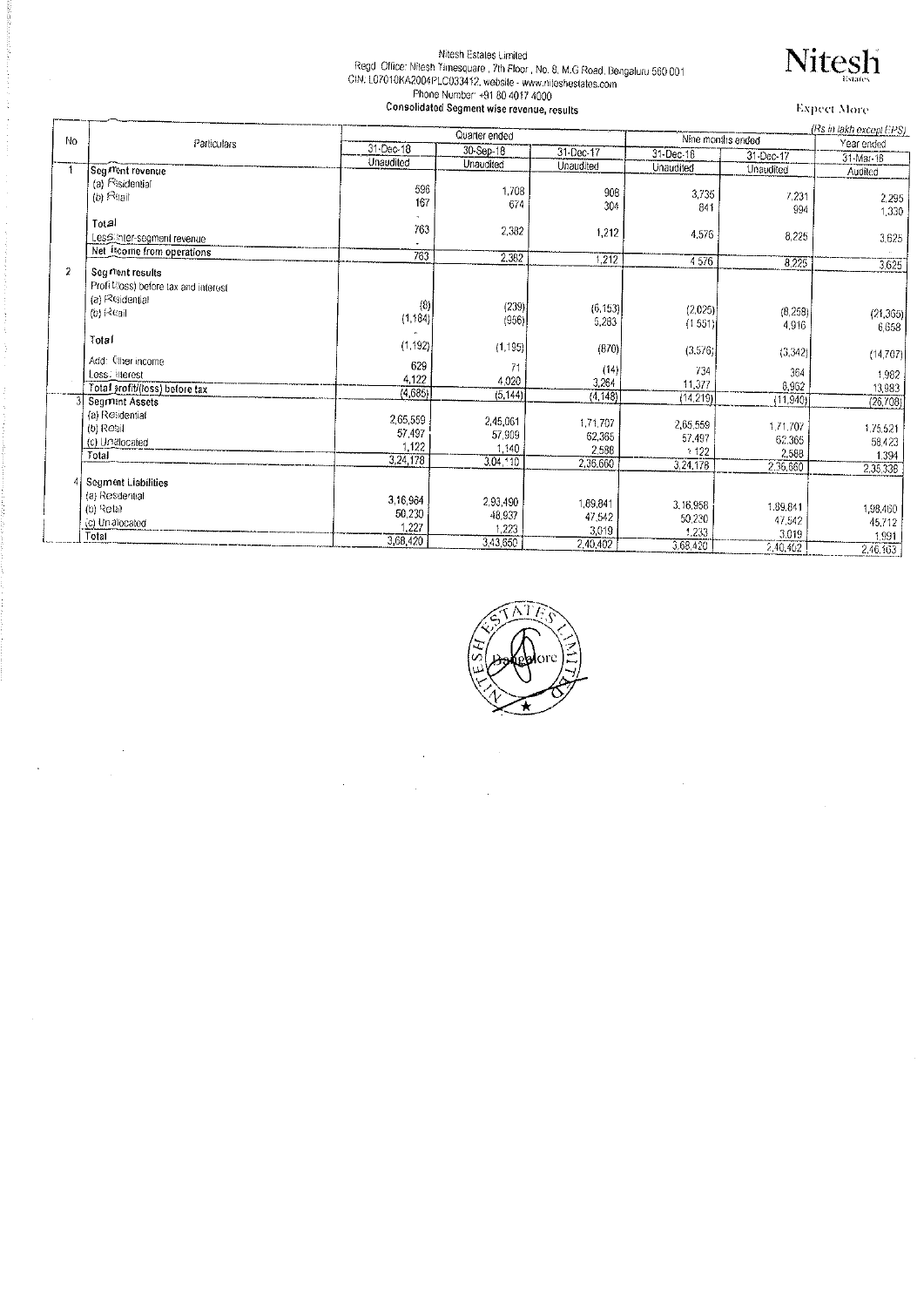

#824, 2nd Cross, 11th Main HAL 2nd Stage, Indiranagar Bengaluru - 560 008. Tele: +91-41221758 E-mail: ray\_ray@vsnl.net

### **LIMITED REVIEW REPORT**

Review Report To The Board of Directors of Nitesh Estates Limited

We have reviewed the accompanying statement of unaudited consolidated financial Results of Nitesh Estates Limited ("the Company")and its subsidiaries and joint venture (together referred to as 'the Group'), for the quarter and nine months ended December 31, 2018 (the "Statement") attached herewith, being submitted by the Company pursuant to the requirements of regulation 33 of the SEBI (Listing Obligations and Disclosure Requirements) Regulations, 2015, read with SEBI Circular No.CIR/CFD/FAC/62/2016 dated July 5, 2016.

This statement, which is the responsibility of the Company's Management and approved by the Board of Directors, has been prepared in accordance with the recognition and measurement principles laid down in the Indian Accounting Standard 34 "Interim Financial Reporting" ("Ind AS 34"), prescribed under section 133 of the Companies Act, 2013 read with relevant rules issued thereunder and other accounting principles generally accepted in India. Our responsibility is to issue a report on these financial statements based on our review.

We conducted our review in accordance with the Standard on Review Engagement (SRE) 2410, 'Review of Interim Financial Information Performed by the Independent Auditor of the Entity<sup>5</sup>, issued by the Institute of Chartered Accountants of India. This standard requires that we plan and perform the review to obtain moderate assurance as to whether the financial statements are free of material misstatement. A review is limited primarily to inquiries of company personnel and analytical procedures applied to financial data and thus provide less assurance than an audit. We have not performed an audit and accordingly, we do not express an audit opinion.

Based on our review conducted as above and based on the consideration of the review reports of other auditor on the unaudited separate quarterly financial results of subsidiaries and joint venture, nothing has come to our attention that causes us to believe that the accompanying statement of unaudited consolidated financial results prepared in accordance with the recognition and measurement principles laid down in the applicable Indian Accounting Standards i.e. 'Ind  $\overline{AS}$ ' prescribed under section 133 of the Companies Act,2013 read with relevant rules issued thereunder and other recognized accounting practices and policies have not disclosed the information required to be disclosed in terms of Regulation 33 of the SEBI (Listing Obligations & Disclosure Requirements) Regulations 2015, read with SEBI Circular No. CIR/CFD/FAC/62/2016 dated July 5<sup>th</sup> 2016, including the manner in which it is to be disclosed, or that it contains any material misstatement.

Other Matters:

a. We did not review the financial results and other financial information of one subsidiary Koregaon Park High Street Properties Private Limited formerly known as Nitesh Pune Mall Private Limited(showing total assets of Rs 23,922 lakh and net assets of Rs(17,400) lakh as at December 31,2018, and total revenues of Rs 841 lakh and total comprehensive income of



Offices in Kolkata - Delhi - Mumbai - Chennai - Hyderabad